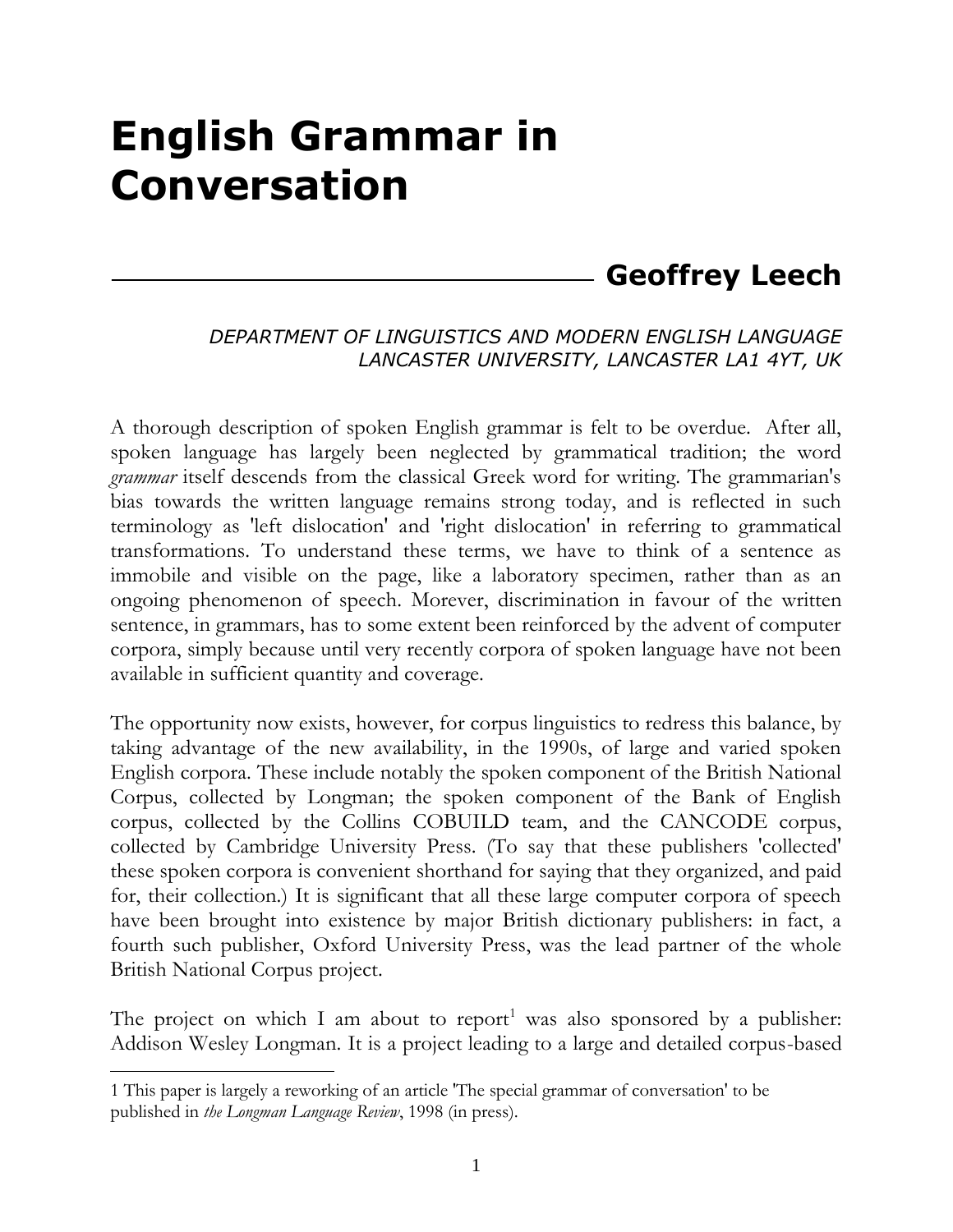grammar of English, to be entitled the *Longman Grammar of Spoken and Written English*  (*LGSWE*).<sup>2</sup> The grammar made use of a large and varied corpus (the Longman Spoken and Written English Corpus) of approximately 40 million words. Within this corpus, a core corpus of some 20 million words subdivided into four 'core registers' (conversational speech, fiction writing, news writing and academic writing) formed the main focus of grammatical study and comparison. In its detailed quantitative comparison of conversation (the prototypical spoken register) with three major written registers (fiction, news and academic prose), the *LGSWE* is making something of a breakthrough in the comparison of spoken and written grammar. And the final chapter (Chapter 14), entitled 'The Special Grammar of Conversation' shines the spotlight strongly on the spoken corpus data (equally divided between British and American conversation) to bring out what is particularly distinctive or 'special' about spoken grammar, as contrasted in different degrees with the three written registers we also examined in detail.

To the question 'Is there a special grammar of spoken English?', any of the three following answers might be offered:

1. Spoken English has no grammar at all: it is grammatically inchoate.

2. Spoken English does not have a **special** grammar: its grammar is just the same as the grammar of written English

3. Spoken English **does** have a special grammar - it has its own principles, rules and categories, which are different from those of the written language.

The first answer does not need to be taken seriously, although it is surprisingly persistent in the mind of the folk grammarian. It is inherited from the age-old tradition associating grammar with the written language, and it is bolstered by examples such as the following, which, like others which follow, is from the Longman spoken corpus:

No. Do you know erm you know where the erm go over to er go over erm where the fire station is not the one that white white

It is true that often spontaneous spoken language does seem to be grammatically chaotic - mainly because of the well-known phenomena of dysfluency that afflict a speaker trying to cope with the pressures of on-line processing. Here the speaker happens to be faced by a difficult planning task, not just grammatically but

<u>.</u>

<sup>2</sup> D. Biber, S. Johansson, G. Leech, S. Conrad and E. Finegan (forthcoming), *The Longman Grammar of Spoken and Written English*, Addison Wesley Longman, London & New York.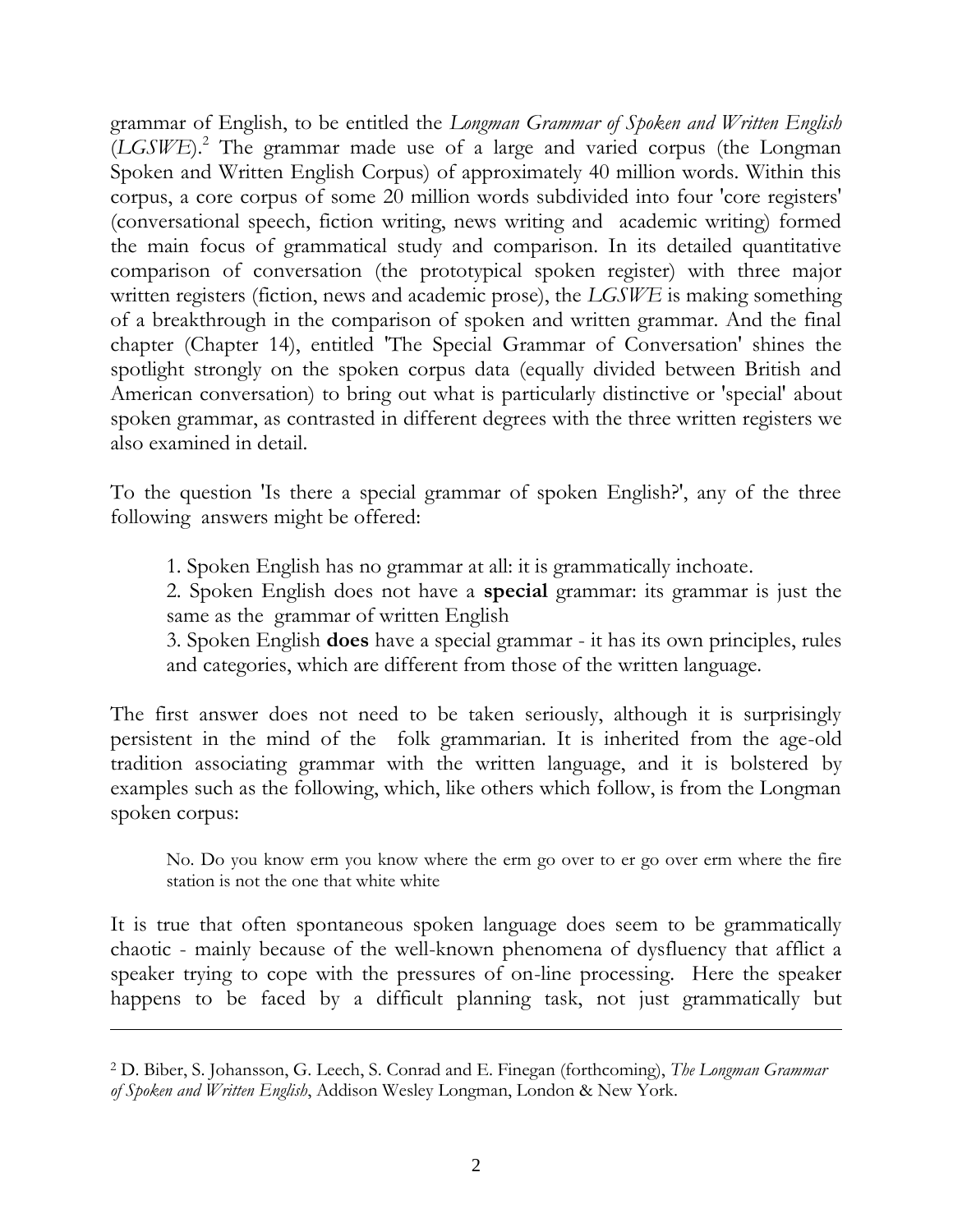cognitively: she is trying to explain how to get to a discount store, and seems to have difficulty both with her own incomplete map of the vicinity, and also with the problem of conveying that to someone who may well have a different, also incomplete, map. But this example can be easily be counterbalanced by others such as the following, which has a clear grammatical structure, and hardly any dysfluency. Here the speaker's on-line planning needs are less taxing, as she recounts a (probably familiar) narrative about the family dog:

The trouble is [if you're] if you're the only one in the house he follows you and you're looking for him and every time you're moving around he's moving around behind you <laughter> so you can't find him. I thought I wonder where the hell's he gone <laughter> I mean he was immediately behind me.

The only example of dysfluency here is the repetition of *if you're,* no doubt caused by the overlap between the first occurrence of those words (in square brackets) and someone else's speech. We do not need to follow the 'speech has no grammar' theory any further, but can instead ask 'What kind of grammar is the grammar of speech?'.

The second answer ('the same as the grammar of writing') is one which is encountered quite often with linguists of a more theoretical turn of mind, and indeed anyone who finds it reasonable to talk about 'the grammar of English' rather than 'the grammar of written English' or 'the grammar of spoken English' - in fact, most of us. The authors of the *LGSWE* follow this line of thinking through virtually all the chapters of their book. In the main descriptive chapters 2 to 13, the same categories, structures, and rules are used for all four registers, including conversation. An example of the kind of frequency comparison which can be made on the basis of these categories is given in Figure 1, which shows the remarkable contrasts of mean phrase length in the four registers, with academic writing at one extreme and conversation at the other.

We find many such striking differences of frequency between the conversational subcorpus and the three written subcorpora - but these differences of frequency would not have made any sense, had we not also recognized that the same categories occur across the spoken-written divide. Conversation makes use of entities such as prepositions, modals, noun phrases and relative clauses, just as written language does. So - assuming, as many would, that differences of frequency belong to the *use* of the grammar, rather than to the grammatical system itself - it is quite natural to think in terms of one English grammar, whose use in conversational performance can be contrasted with its use in various kinds of writing. In other words, conversational grammar is seen to be just a rather special implementation of the common grammar of English: a discovery which does not necessarily in any way diminish the interest of studying the grammar (i.e. the grammatical use) of spoken language.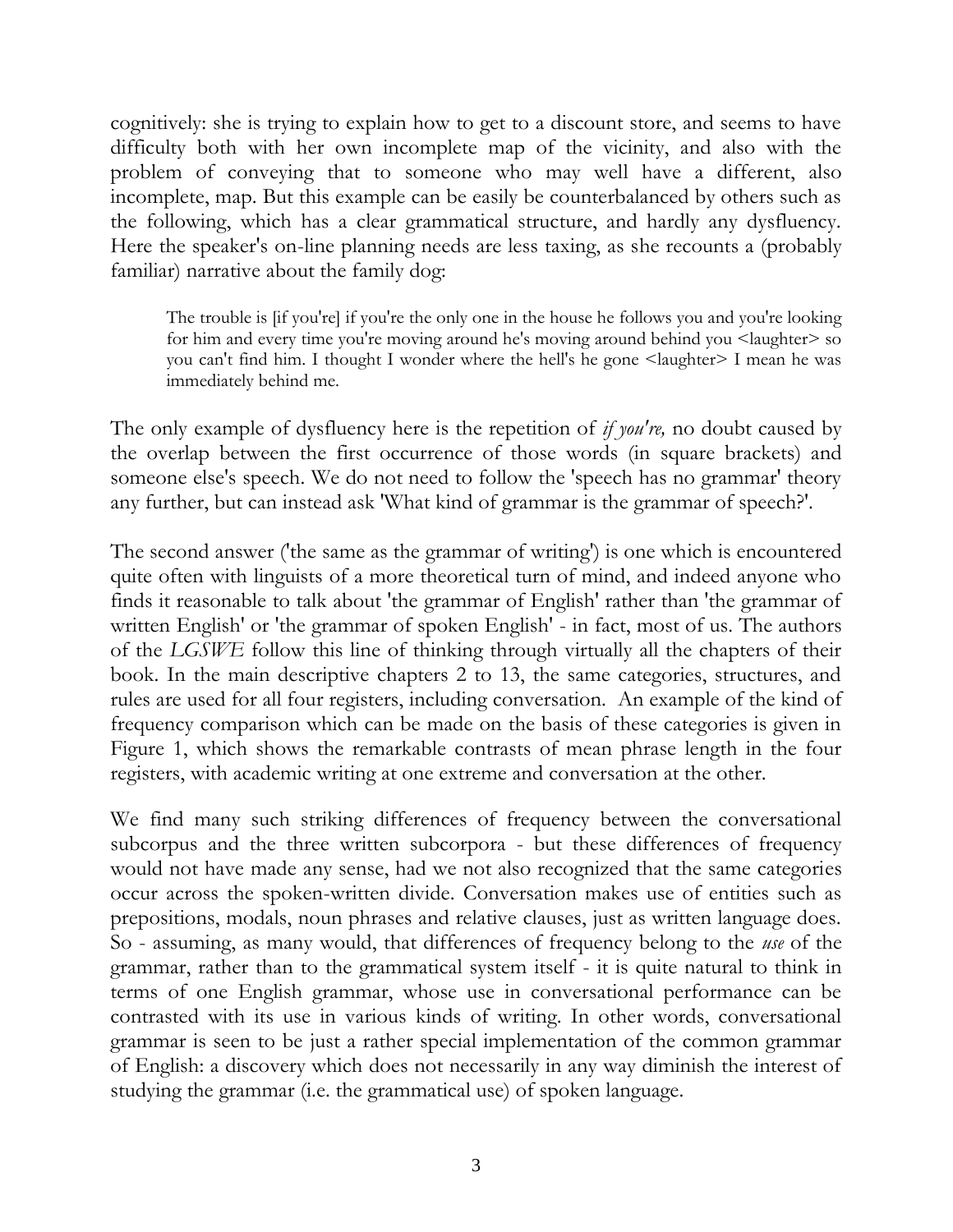

Figure 1 : Mean phrase length across registers

The third answer is one which has recently become popular - for example, through David Brazil's book *The Grammar of Speech*, and indirectly through a number of thought-provoking publications by Ronald Carter and Michael McCarthy. In handling spoken language, Brazil argues for a totally different approach to grammar from the approach which has become familiar through conventional focus on the written language. He argues for a *linear* model moving dynamically through time, and puts aside the more traditional architectural model in terms of hierarchies of units. Although Carter and McCarthy do not take this thorough-going approach, they do throw the spotlight on grammatical features of spoken language which they feel have been largely neglected by standard grammars entrenched in the 'written tradition'. They argue that structures which are inherent to speech have not been properly studied until the advent of the spoken computer corpus, and are consequently absent from canonised written grammar familiar to learners of English throughout the world: structures such as the 'dislocated topic' of *This little shop ... it's lovely* or the 'wagging tail' of *Oh I reckon they're lovely. I really do whippets.* These tend to find their raison d'être in the fact that conversation constructs itself in a dynamic fashion, giving the speaker only a small look-ahead window for planning what to say, and often inducing retrospective add-ons. Carter and McCarthy (1995) put forward a structural model for the clause in conversation, containing in addition to the core clause itself a pre-clause **topic** and a post-clause **tail**. With their refreshing emphasis on the dynamic modelling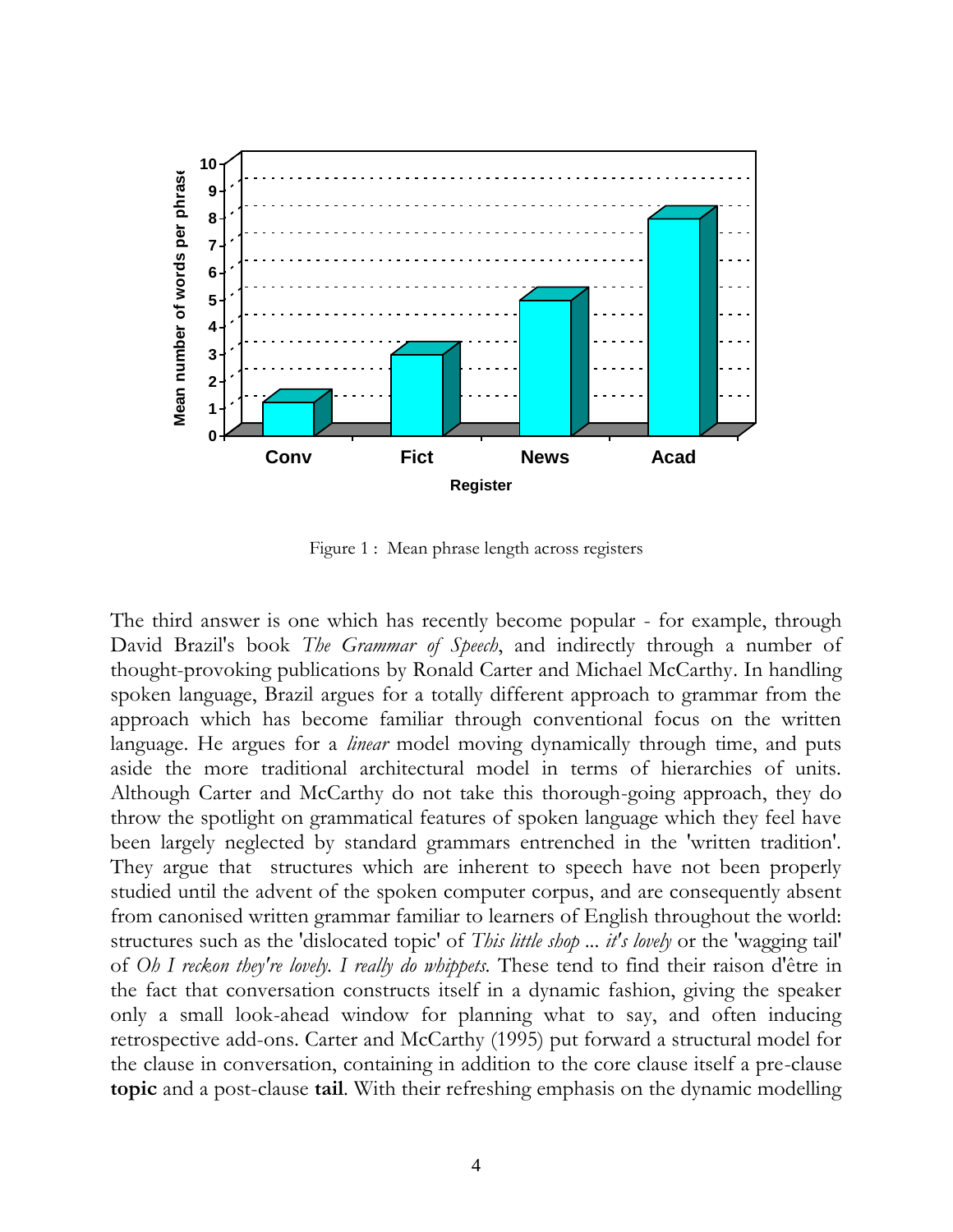of grammar in action, Carter and McCarthy seem to be taking a line similar to Brazil's advocacy of a new grammar of speech.

My own view on answers 2 ('same grammar') and 3 ('different grammar') was somewhat ambivalent when I came to work on Chapter 14 of *LGSWE*. But the first task I set myself was to read through the drafts of all the preceding chapters, noting grammatical phenomena which were strongly biased in frequency towards the spoken medium. The result of this was a rich profile of conversational grammar as it distinguishes itself from written grammar in all its variety. This profile included some features, such as the disjunctive prefaces and tags illustrated above, which had already found their way into the 'mainstream' presentation of early chapters. But in frequency terms, I noted a scale of conversational features going from those which are well represented also in the written medium to those which are virtually absent from it such as dysfluency phenomena, which in written language are restricted to writing modelled on speech, as in fictional dialogue. There were on the other hand features which appeared not to find a place in conversation - such as *for* as a conjunction, and the substitute pronoun *those* of *those which...,* although even here there was the occasional exception. It never seemed realistic, on reflection, to argue that certain features would *never* occur in speech, or would *never* occur in writing, because even if they were not detectable in several million words of conversation or written language (as the case might be), they could crop up if more data were considered. I therefore found myself adopting the 'same grammar' point of view, seeing both speech and writing as making use of the same overall grammatical repertoire, but allowing always for cases where the feature in question might be overwhelmingly commoner in one than the other.

To illustrate this 'same grammar - different use' point of view, here is a list of grammatical phenomena which, collectively, go a considerable way towards characterising the grammar of conversation in terms of frequency of use. The important thing is that these can be grouped together (although there is also considerable overlap) in terms of the functional constraints or influences which condition the spoken medium. Without going into precise frequencies, I will mark these features as

- 'HDF' (high differential frequency) -- i.e. features which are markedly more frequent in conversation than in any of the three written registers of fiction, news and academic writing --
- 'VRS' (virtually restricted to speech) -- restricted to speech or to written representations or imitations of speech, as in fictional dialogue)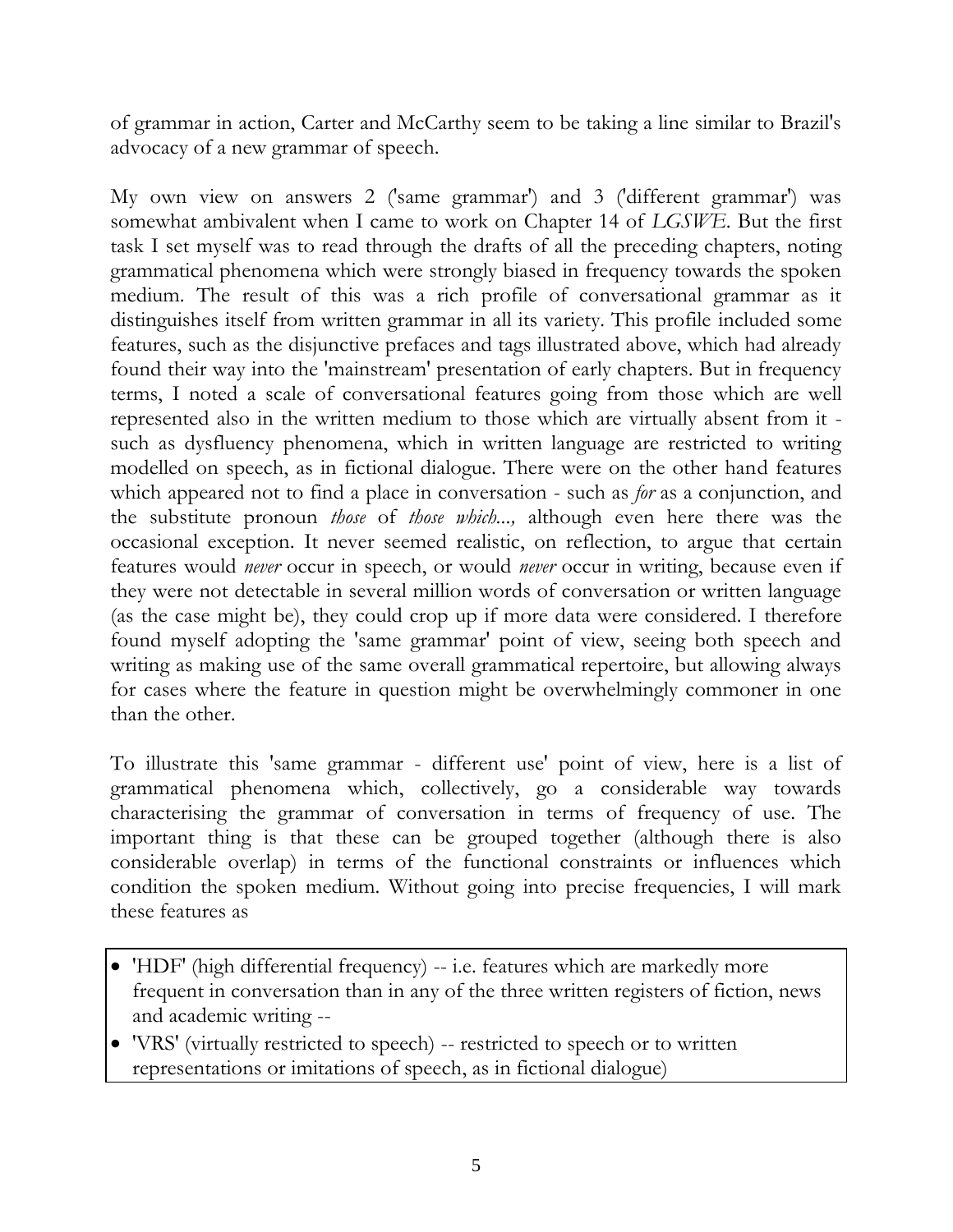$\bullet$  occasionally, for contrastive purposes, 'LDF' (low differential frequency) -- i.e. features which are markedly *less* frequent in conversation than in the written registers.

In my list there are seven functional headings, representing the conditions operating in conversation which help explain *why* the characteristics of conversational grammar are as they are: 1. shared context, 2. lack of elaboration, 3. interactiveness, 4. personal expressiveness, 5. real-time constraints, 6. restricted repertoire, and 7. vernacular range.

 $HDF = high\ differential\ frequency$ ;  $LDF = low\ differential\ frequency$ . VRS= virtually restricted to speech

#### **1. Conversation takes place in a shared context**

HDF: Personal pronouns (nouns LDF)

HDF: Substitute forms (e.g. *one* as a substitute pronoun, *do it/that* as a pro-verb phrase)

HDF: Front ellipsis (e.g. *Doesn't matter; Feeling okay?*)

HDF: Ellipsis across independent syntactic units, such as independent clauses

e.g. *A: ... there's this effort to, to ban Tarzan from the school somewhere.*

*B:* **Why***?*

#### *A:* **Because he and Jane aren't married***.*

HDF: Inserts (grammatical isolates) (*e.g. Yes, Okay, sorry, alright, mm, huh*) HDF: Non-clausal material

e.g.: *A: Oh just as easy to um B: What go by car? A: Go by car. B: Oh A: It takes about... well B: About two ticks, ya. Alright.*

#### **2. Conversation avoids elaboration or specification of meaning**

Low lexical density (i.e. number of content words  $\div$  total number of words) Very low mean phrase length (about a third of that of academic writing), esp. of noun phrases

HDF: Independent (elliptical) genitive; (dependent genitive LDF)

VRS: General hedges (imprecision adverbials) *kind of, sort of, like,* etc.

*That was* **sort of** *a special deal* **Kind of** *a touchy subject*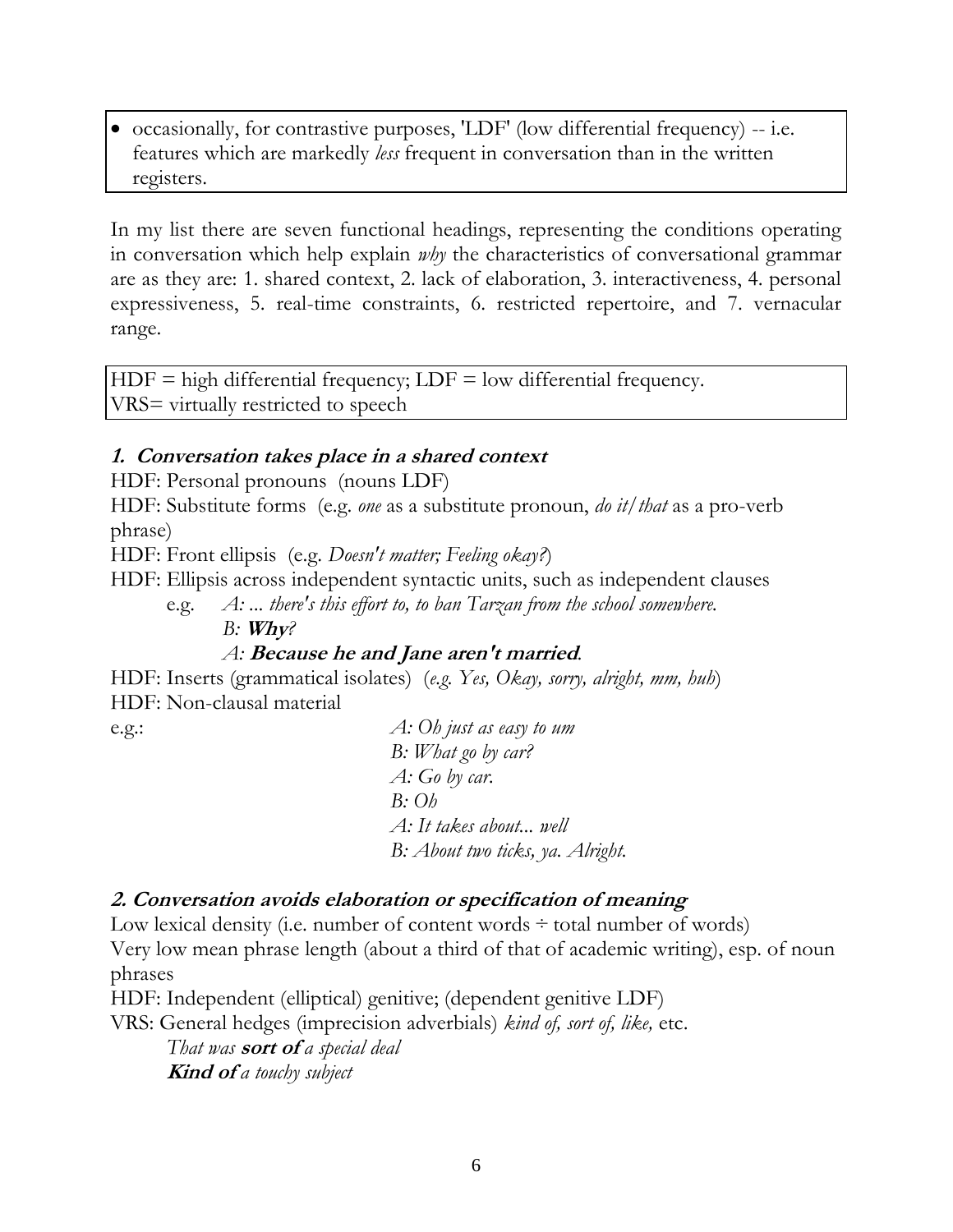#### **3. Conversation is interactive**

Very HDF: First and second person pronouns

HDF: Peripheral adverbials (stance adverbials, discoursal adverbials) *I guess, anyway* HDF: Vocatives

- HDF: Questions and imperatives (especially tag questions, non-clausal questions) *Really? What for? Not your thing?*
- VRS: Attention signals, response forms, greetings, backchannels, response elicitors, discourse markers *hey, yeah, hi, bye, uh huh, huh? well, I mean*
- HDF: Negation, adversative *but*

#### **4. Conversation is expressive of personal politeness, emotion and attitude**

VRS: Polite formulae and indirect requests

*Thank you, sorry, please, would you..., could you..., can I..., let's...*

VRS: Familiarizing vocatives *honey, mum, guys, dude, mate, Rose, Rosy*

VRS: Interjections *oh, ah, ooh, (wh)oops, wow, ha, yippee*

VRS: Expletives *God, Jesus Christ, my gosh, bloody hell, geez*

HDF: Other exclamations *what a rip off, you silly cow, the bastard, good boy, the bloody key!*

Common adjectives in conversation are mostly evaluative (e.g. *good, lovely, nice*); these characteristically occur in intensifying coordination *good and..., nice and ...,* etc.

#### **5. Conversation takes place in real time**

VRS: Normal disfluency (hesitation pauses, hesitation fillers, repeats, retrace-andrepair sequences, incompletion, anacoluthon)

HDF: Morphological reduction (contractions, clitics, aphesis etc.) *don't, she's, cos* VRS: Syntactic reduction (omission of auxiliary) *you better..., what you doing? we gonna...* Full noun phrases are especially infrequent in initial and medial positions in the clause. HDF: Prefaces (including 'front dislocation'). The following is a double dislocation:

*Oh* **Nathan in the bathroom***, is* **that** *where* **he** *is?*

HDF: Phrasal and clausal tags (including 'end dislocation') *Cos* **they** *get money off the government don't they,* **farmers***? I just give* **it** *all away didn't I Rudy* **my knitting***?*

#### **6. Conversation has a restricted and repetitive repertoire**

Conversation has more prefabricated locutions or 'lexical bundles' than academic

writing

e.g. *Can I have a..., Do you know what....* These tend to be clause-initial, whereas in academic writing they tend to be built around noun phrases and prepositional phrases.

Conversation has the lowest type-token ratio

Conversation tends to utilise a few 'favourite' items, rather than a wide range: e.g. Subordinators: *if, because/cos, when*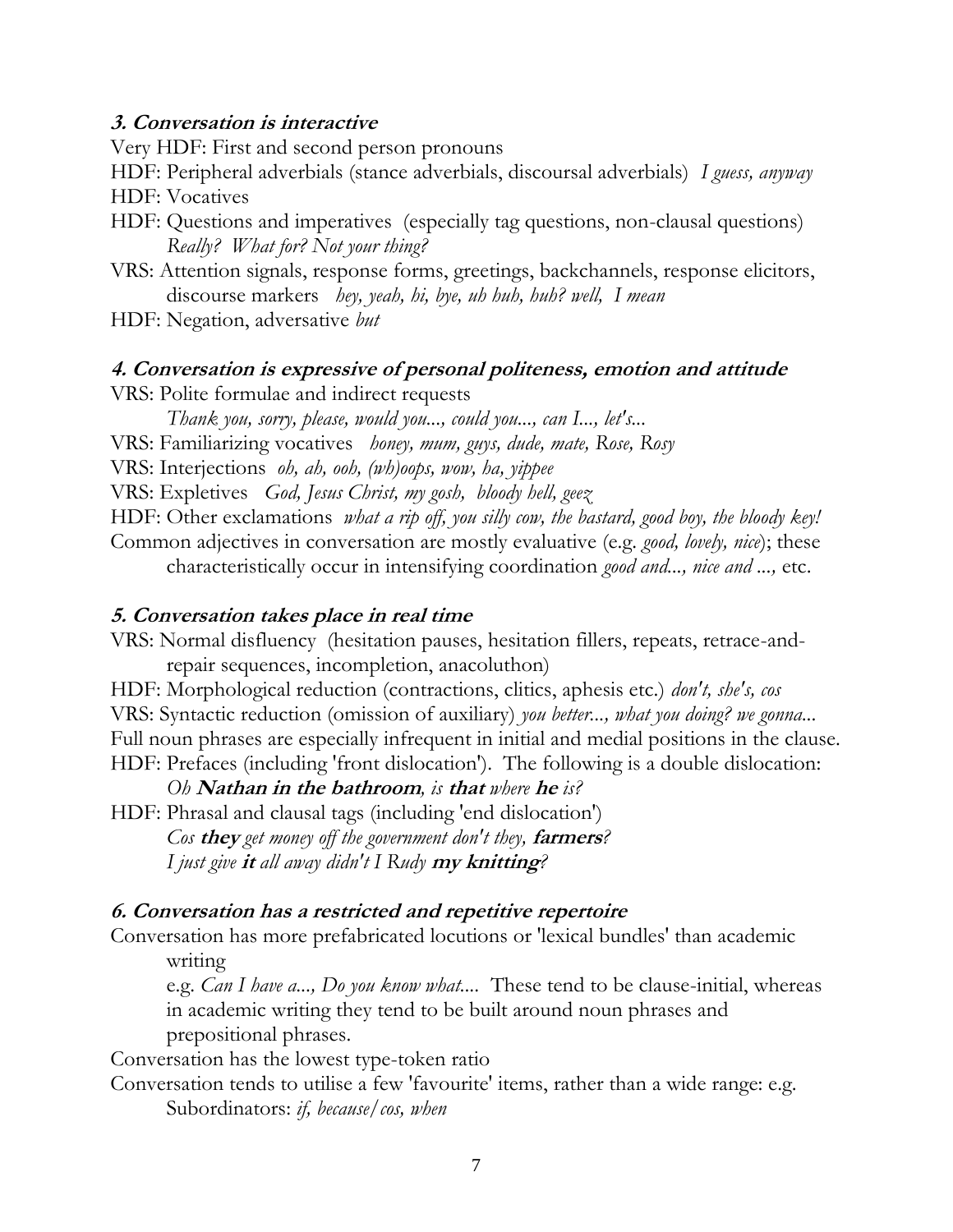Modal auxiliaries: *can, will, would, could* Adverbs: *there, just, so, then, anyway, though, now*

#### **7. Conversation employs a vernacular range of expression**

| VRS: Morphological:   | e.g. | throwed, ain't, innit? yous, y'all                             |
|-----------------------|------|----------------------------------------------------------------|
| VRS: Morphosyntactic: | e.g. | My legs <b>was</b> hurting.                                    |
|                       |      | well she <b>don't</b> know much about him, <b>do</b> she?      |
|                       |      | Well <b>us lot</b> must walk about half a mile a day you know. |
|                       |      | I bet they're wearing <b>them</b> boots                        |
| VRS: Syntactic:       | e.g. | She ain't never given me no problems.                          |
|                       |      | It's harder than <b>what</b> you think it is this              |

The diagram in Figure 2 shows the seven arranged in a ring which shows their overlapping interconnections with one another. I suggest that the connections between the satellite circles can be explained as follows. At the top, **shared context** links to, and overlaps with, **interactiveness** in the sense that interactive dialogue can make grammatical short cuts on the basis of an ongoing shared context. On the righthand side, **shared context** links to **non-elaboration:** if we share context, we tend to rely on implicit meanings which require little or no elaboration. **Non-elaboration**, in turn, links to **restricted repertoire** because the lack of need to elaborate and specify means that the speaker can rely upon a repetitive repertoire of much-used words and phrases. **Restricted repertoire** also ties up with **real-time processing**, because online pressures encourage reliance on a limited repertoire of items readily retrievable from memory. If we move again to the left-hand side of the diagram, **interactiveness** clearly associates itself with **politeness, emotion and attitude**, both involving interpersonal and affective communication; and **politeness, emotion and attitude** have a connection to **vernacular range of expression**, since the use of vernacular or non-standard grammar frequently conveys speakers' solidarity as members of a group. The missing link at the bottom of the diagram defeated me - until I thought of one characteristic which unites them: they both comprise aspects of speech which attract a low evaluation, from the standpoint of the grammatical correctness associated with the written language. But I felt even less convinced of this, and so only tentatively filled in the missing line in the circle!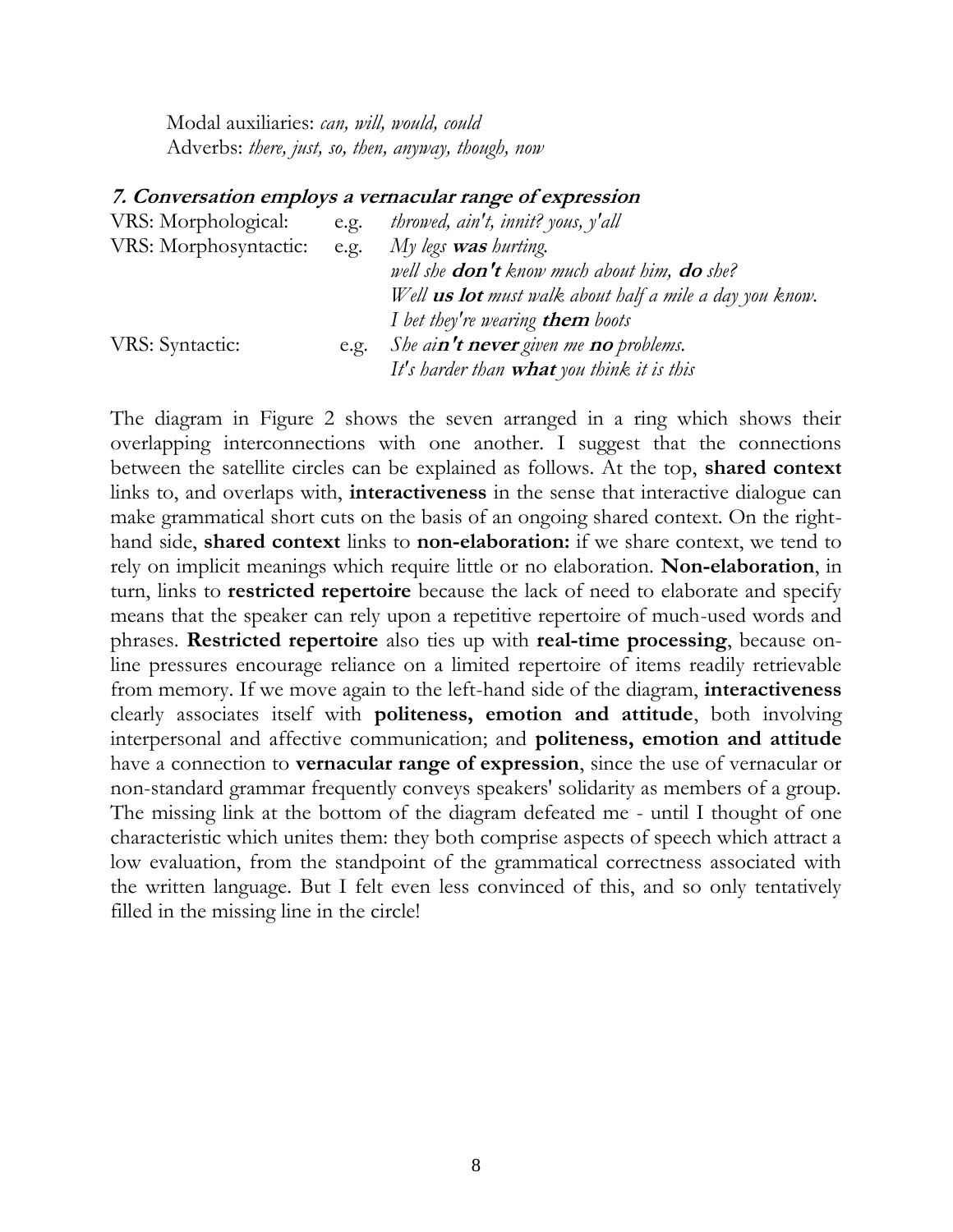

Figure 2: Seven conditions operating in conversation

Of the seven conversational conditions, some can be thought of as constraining and some are liberalising. For example, 2 'lack of elaboration' constrains a speaker to use few complex referring expressions; whereas 5 and 7 are liberalising, in giving speakers the licence to use a disjunctive range of structures or a vernacular range of expressions that would normally be excluded from edited written language.

It is well known that 'all grammars leak', but thinking of the 'same grammar' / 'different grammar' controversy, I prefer to think of English grammar as made of a rubbery substance that enables it to be squashed or inflated in one part or another according to circumstances. The circumstances of conversation lead to a **reduction** of the repertoire in certain areas and an **enlargement** of the repertoire in others - but this is in terms of likelihood rather than in terms of all-or-nothing rules.. So, in the end, this image enables me to keep to the view that English grammar is common to both written and spoken language -- but its shape can be moulded to the constraints and freedoms of each. In this sense, there *is* a special grammar of conversation.